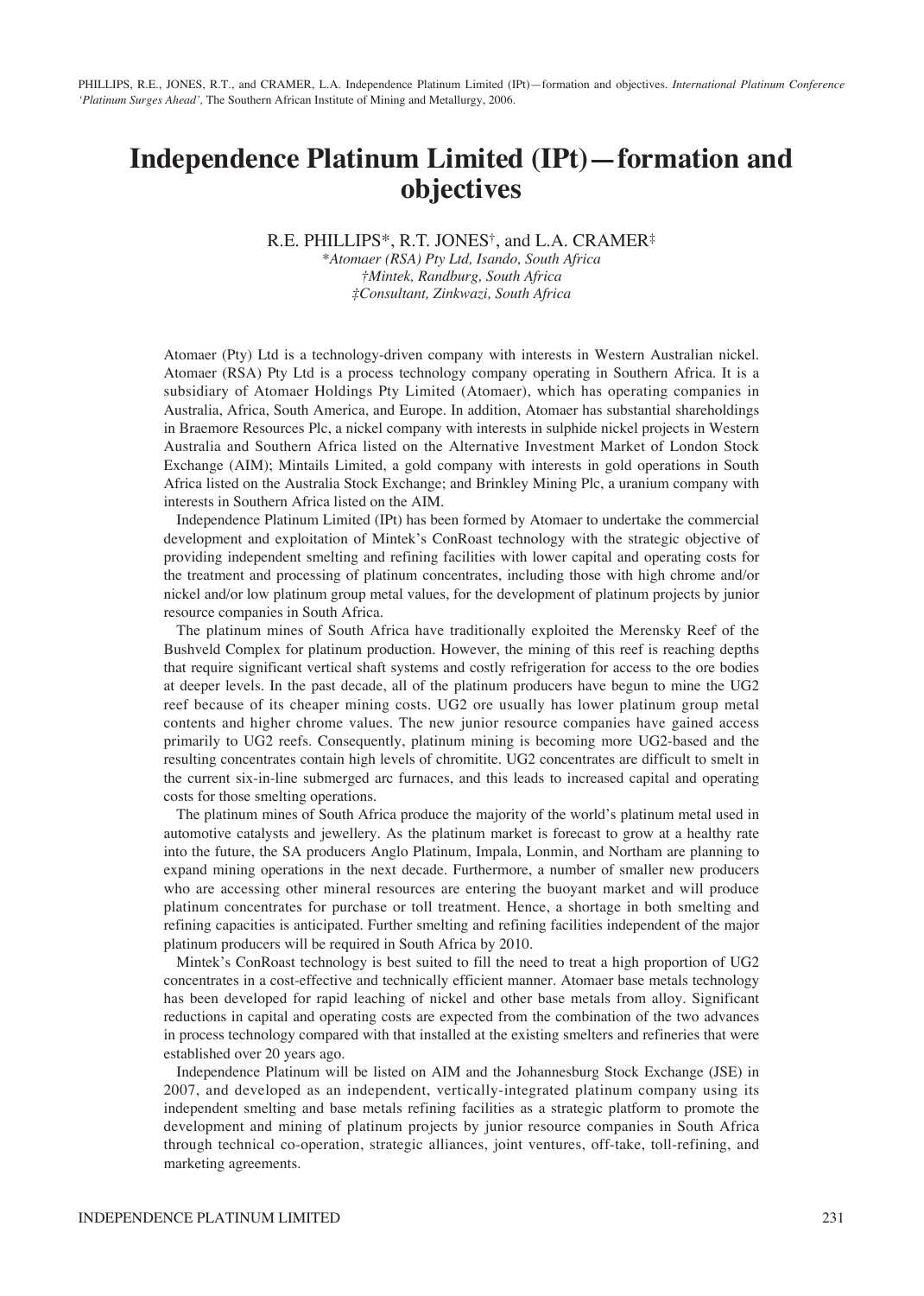# **Introduction**

Atomaer (RSA) Pty Ltd (Atomaer South Africa) is a process technology company engaged in the business of evaluating, developing, and designing processes and process units, and managing and operating processing plants for use in, firstly, the extraction and production of minerals, metals, and chemicals (metallurgical technologies) and, secondly, in the treatment of water, effluent, and gas emissions at industrial plants (environmental technologies). It has been active in Africa for more than 10 years and has used Atomaer mass transfer technology to provide solutions in the area of oxidation and leaching of minerals and metals, and the treatment of acid mine water and other liquid effluent. Atomaer Research Centre in South Africa has developed several breakthrough technologies for the Atomaer Group over recent years. They include rapid leaching of nickel and other base metals from alloy based on Atomaer's patented ILMO (Improved Leaching of Mineral Ores) process, and the rapid oxidation and leaching of gold based on Atomaer's patented Multiphase Staged Passive Reactor and related processes.

Atomaer South Africa is a subsidiary of Atomaer Holdings Pty Limited (Atomaer), which has operating companies in Australia, Africa, South America, and Europe. Atomaer also has substantial shareholdings in Braemore Resources Plc, a nickel company with interests in sulphide nickel projects in Western Australia and Southern Africa listed on the Alternative Investment Market of London Stock Exchange (AIM); Mintails Limited, a gold company with interests in gold operations in South Africa listed on the Australia Stock Exchange; and Brinkley Mining Plc, a uranium company with interests in Southern Africa listed on AIM

Independence Platinum Limited (IPt) has been formed by Atomaer to undertake the commercial development and exploitation of Mintek's ConRoast technology**<sup>1</sup>** with the strategic objective of providing independent smelting and refining facilities with lower capital and operating costs for the treatment and processing of platinum concentrates, including those with high chrome and/or nickel and/or low platinum group metal values, for the development of platinum projects by junior resource companies in South Africa.

IPt has entered into an agreement with Mintek to fund a demonstration plant and definitive feasibility study for the commercial development and exploitation of the ConRoast process, together with other advances in process technology for the establishment of independent smelting and base metals refining facilities with long-term competitive advantages in terms of capital and operating costs and technical efficiencies, in exchange for a worldwide exclusive right and licence to use the ConRoast technology for an agreed period after a development decision.

Growth in world demand for platinum is forecast to almost double over the next 10 years. That growth is expected to be driven by consumption of platinum in automotive catalysts and other industrial uses in Asia and elsewhere. The current high prices for platinum group metals are likely to continue during that period.

Southern Africa produces more than three-quarters of the world's platinum supply and has the reserves to continue to supply most, if not all, of the growth in world demand. Major platinum producers and junior resource companies plan to fill the supply shortfall and have targeted mineral resource projects in Southern Africa. Those projects are in various stages of development, but most junior resource companies are intending to produce flotation concentrates for toll treatment or sale under off-take agreements.

Many of the new project developments planned by junior resource companies are based on mining UG2 reefs. The proportion of platinum concentrates produced from UG2 ore is expected to increase to around 70% of all concentrates by 2015. Concentrates from UG2 are typically high in chromitite.

The present smelting and base metals refining capacities in South Africa are limited and have not seen the use of significantly new advances in process technologies for many years. There are limits to the levels of chromitite that can be treated using existing furnace technology. Only the Anglo Platinum and Impala operations produce nickel as a final by-product; therefore nickel-refining capacity is severely limited.

Mintek's ConRoast technology is designed to handle high chromitite-containing concentrates, such as those produced from UG2 mining operations. It has several cost and technical benefits when compared with the traditional method of matte smelting in submerged arc electric furnaces and converting to produce a low-iron matte. Furthermore, the ConRoast process produces an alloy rather than a matte and this, together with Atomaer's ILMO process, will present cost advantages in base metals refining downstream.

This scenario has created an opportunity for an entrepreneurial company to commercially exploit advances in proven process technology to establish independent smelting and base metals refining facilities with sustainable competitive advantages in terms of capital and operating costs, and leverage that strategic platform to promote the development and mining of platinum projects by junior resource companies in South Africa.

Independence Platinum and its South African subsidiaries have been designed to fulfil this aim by 2010–2012.

# **The platinum market**

Southern Africa is host to the greatest Platinum Group Metal (PGM) deposits known to present-day geologists: the Bushveld Igneous Complex in South Africa and the Great Dyke in Zimbabwe contain in excess of 95% of the world's known platinum reserves. In 2005, the platinum mining companies in South Africa produced concentrates that were smelted at one of four smelting operations (Anglo Platinum, Impala, Lonmin, or Northam). The majority of the resultant nickel was produced from either the Anglo Platinum or the Impala base metals refineries. Refined PGMs were produced from Anglo Platinum's, Impala's, or Lonmin's precious metals refineries, with a small amount of PGM concentrate being shipped offshore to Heraeus in Germany. This represents more than 75% of the world's platinum supply, and South African production will continue to grow to meet increased demands in the future.

According to Johnson-Matthey, a recognised expert in PGM markets, the platinum market was in deficit for the fifth year in a row during 2005, despite a record high average price of \$897 per ounce. The current price of around \$1 200 per ounce bodes well for new entrants to the market. The most significant elements of this growth have been jewellery demand in China, increased use of dieselpropelled vehicles in Europe, and growth in computing systems' storage capacity. The popularity of diesel cars in Europe because of improvements in diesel engine technology, has increased demand for platinum in exhaust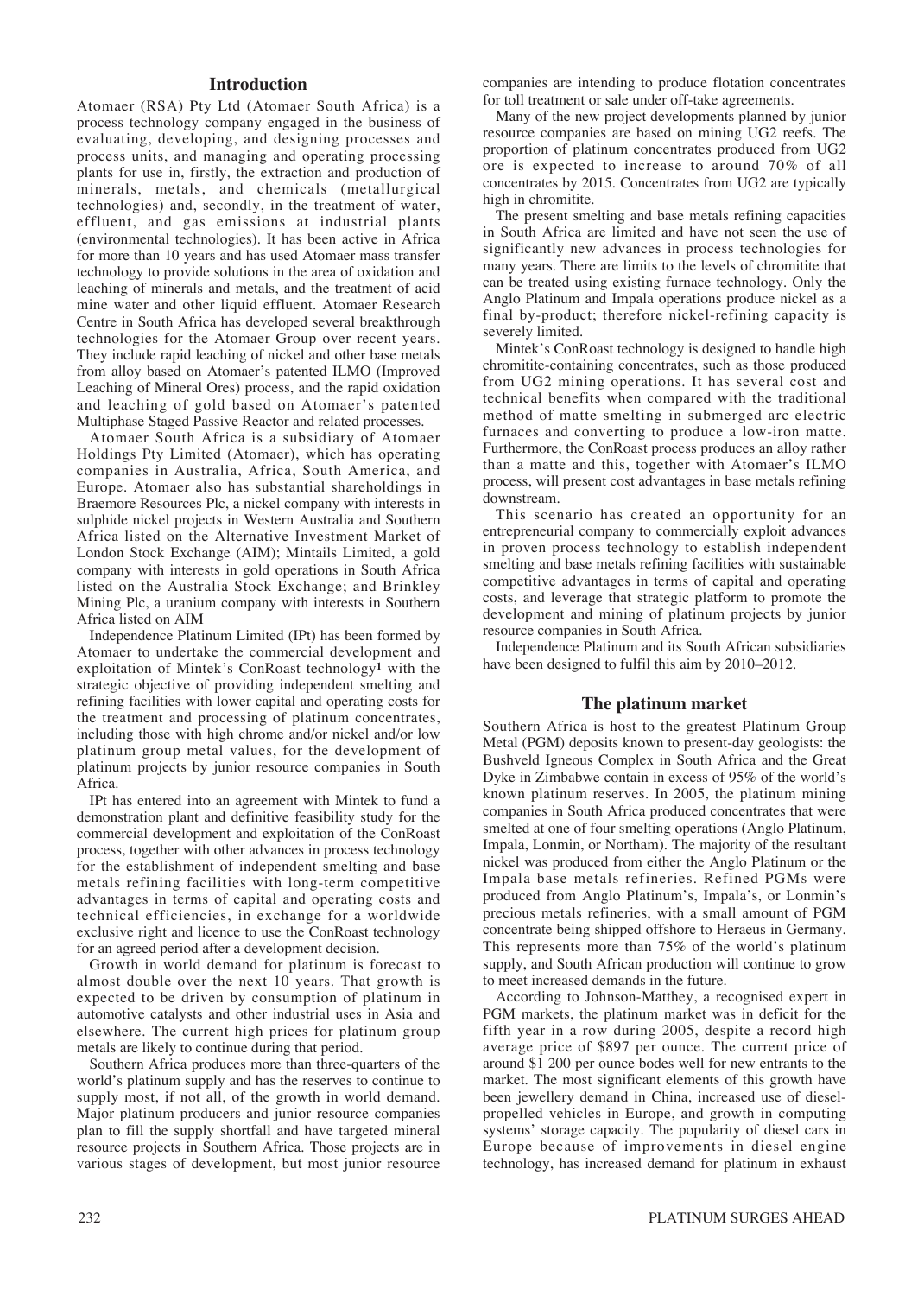catalysts. Diesel engines require a larger percentage of the traditional three-way (Pt-Pd-Rh) catalyst to be platinum based. High-density data storage discs require a platinumcobalt alloy for the enhanced magnetic properties that allow greater data storage density. This market has become significant, with several hundred thousand ounces used annually.

In the longer term, from 2015, the use of protonexchange-membrane (PEM) fuel cells for powering everything from cell phones to buses and hotels holds great promise. Development has been slow and depends upon the availability of a hydrogen distribution system or reformer technology that can utilize traditional hydrocarbon fuels for hydrogen production. Jewellery demand in China exploded from only 50 000 ounces of platinum in 1994 to an estimated 1 500 000 ounces in 2002, but has since contracted to 875 000 ounces per annum at the current high prices. Overall, however, jewellery acts as a market buffer, as demand strengthens immediately when prices soften, leading to a stabilizing influence on the market. Automotive catalyst growth in demand of 8.5% per annum is expected in the future, whilst jewellery and other uses are expected to grow more slowly at only 2% per annum. Thus, by 2015 (as

shown in Figure 1), platinum demand is expected to be 77% higher at 11.9 million ounces per annum. A high and growing demand for platinum group metals in general is forecast for the foreseeable future. This will keep prices high and challenge the Southern African producers to invest and grow accordingly.

The projected growth in world demand for platinum will be met through exploitation of mineral resources by both the major platinum producers and junior resource companies in Southern Africa. The major mining companies have several expansion projects under development:

- Anglo Platinum—Potgietersrust North, Kroondal and Marikana PSA, Styldrift, Pandora, and others
- Impala Platinum—Everest South, Two Rivers, and Zimplats
- Lonmin—Karee and Western Platinum.

In addition, many junior resource companies are planning to develop their mineral resources and are expected to bring nearly 750 000 t/a of concentrate into the market by 2015. Some of the platinum projects under evaluation for development by junior resource companies are shown on the map in Figure 2.



**Figure 1. Growth in platinum demand from 2006–2015 (Source: R. Hochreiter)**



**Figure 2. Location of junior resource company projects (Source: Environex)**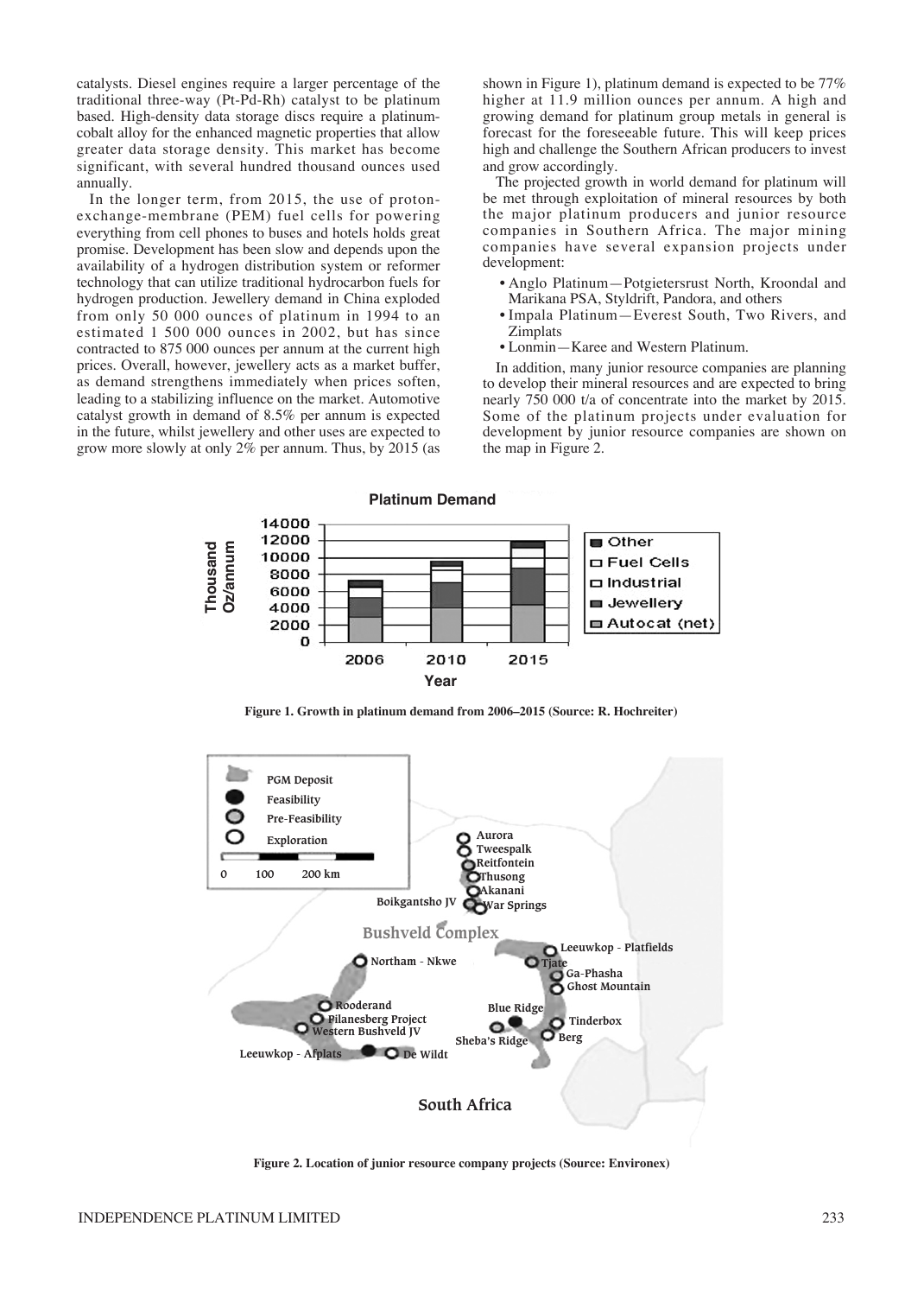The combined effect of the expansion projects of major platinum producers and the development of new projects by junior resource companies is estimated as likely to increase concentrate production for smelting by some 1 500 000 t/a by 2015. Capacity for this level of concentrates is not currently available, and will require new investment in either conventional smelting or advances in process technology (such as the ConRoast process discussed below). Most of this increase in concentrate will be derived from UG2 ores that are high in chromitite, with the industry mining nearly 70% UG2 ores by 2015. Current furnace technology used by the major platinum producers has limits in terms of the level of chromitite in platinum concentrates. Mintek's ConRoast technology is very well suited to the treatment of high chromitite concentrates.

The plans announced by the major platinum producers in South Africa to increase smelting and refining capacity are primarily designed to capture growth in production and demand by improving the treatment and refining of concentrates arising from expansion projects.

Some industry rationalization can be expected. Junior resource companies will require off-take agreements for platinum concentrates, to procure finance for the development of underground and open-cast mines and associated platinum concentrators. Major platinum producers are unlikely to make capacity available for lowgrade platinum concentrates from junior resource companies. Concentrates with high chrome values will encounter significant penalties even if capacity is available; and those with high nickel values may attract high charges owing to the need for increased base metal refining capacity.

Several junior resource companies have recently announced that they are evaluating the establishment of smelting facilities using conventional technology as a part their total project development. However, those companies will inevitably confront the same challenges as the major platinum producers in terms of the limits imposed by conventional smelting technology and base metals refining capacity as well as the negative effects of economies of scale for small operations.

Moreover, it will be difficult, if not impossible, for most junior resource companies to raise sufficient capital for smelting and refining facilities in addition to the development of underground and/or open-cast platinum mines and associated concentrators. Not surprisingly, most large financial institutions are sceptical when junior mining and resources companies propose this approach.

Furthermore, exportation of high-grade concentrates for extraction and production of base metals and precious metals outside South Africa is not seen as a viable longterm solution in the context of government policy to increase the level of beneficiation in South Africa, especially in precious metals.

#### **Formation of Independence Platinum**

Independence Base Metals Refiners (Pty) Ltd (IBMR), Independence Platinum Resources (Pty) Ltd (IPR) and Independence Precious Metals Refiners (Pty) Ltd (IPMR) have been formed for the purposes of undertaking the business activities of IPt in South Africa.

IPt and IBMR have entered into an agreement with Mintek for the commercial development and exploitation of ConRoast Technology (ConRoast Technology Agreement). Under that agreement, IBMR has been established for the purposes of evaluating, developing, and operating independent smelting and refining facilities for the treatment and processing of metal sulphide concentrates containing platinum group metals and base metals, primarily for the platinum industry in South Africa, with the following objectives:

- to demonstrate and introduce more efficient process technology with a lower cost structure in terms of capital and operating costs in the smelting and refining of metal sulphide concentrates containing platinum group metals and base metals
- to meet the projected shortage in smelting and refining capacity emerging from the development of platinum projects by junior resource companies in the platinum industry in South Africa, especially those of historically disadvantaged South Africans
- to provide smelting and refining facilities and capacity for the treatment and processing of metal sulphide concentrates containing platinum group metals and high chrome values which would not be amenable to treatment and processing at existing smelters and refining complexes in South Africa
- to provide for participation in the ownership of IBMR and the Independent Base Metals Refinery by and for the benefit and economic empowerment of historically disadvantaged South Africans.

IPR has been established for the purposes of facilitating and participating in the development and mining of mineral resources containing platinum and associated metals owned by junior resource companies in South Africa that require access to independent smelting and refining facilities for the development and mining of their mineral resources, and to procure platinum concentrates as feedstock for the Independent Base Metals Refinery.

IPMR has been established for the purposes of extracting, separating and producing platinum group metals and precious metals from the refining of final high-grade IBMR platinum concentrate through toll-refining and other arrangements for the international marketing and sales of those metals; and providing for the ownership of IPMR by and for the benefit and economic empowerment of historically disadvantaged South Africans.

The ConRoast Technology Agreement provides for evaluation of the establishment and operation of independent smelting and base metals refining facilities with an initial capacity to process up to 360 000 metric tons of platinum concentrates to extract and produce up to 30 000 tons of nickel metal, 15 000 tons of copper metal, and 1 800 000 ounces of platinum group metals in the form of a high-grade concentrate for separation and refining of platinum group metals at a precious metals refinery under technical co-operation, strategic alliances, toll refining, and marketing agreements.

Mintek has demonstrated the effectiveness of the ConRoast process in numerous pilot-scale studies in the past few years. Most recently it has smelted 20 000 tons of low-grade PGM materials for one of the existing PGM producers at a significant scale and over a long period (more than two years). Only two key process areas require further work for process definition and optimization: first, the roasting step prior to DC arc smelting; and secondly, the alloy leaching step—in particular, the removal of iron from the leach solutions. Whilst all of these steps have been well proven at a laboratory scale, and have demonstrated the technological benefits expected, both process steps will be proven at a greater scale on a variety of concentrate feedstocks and for a wider range of operating conditions.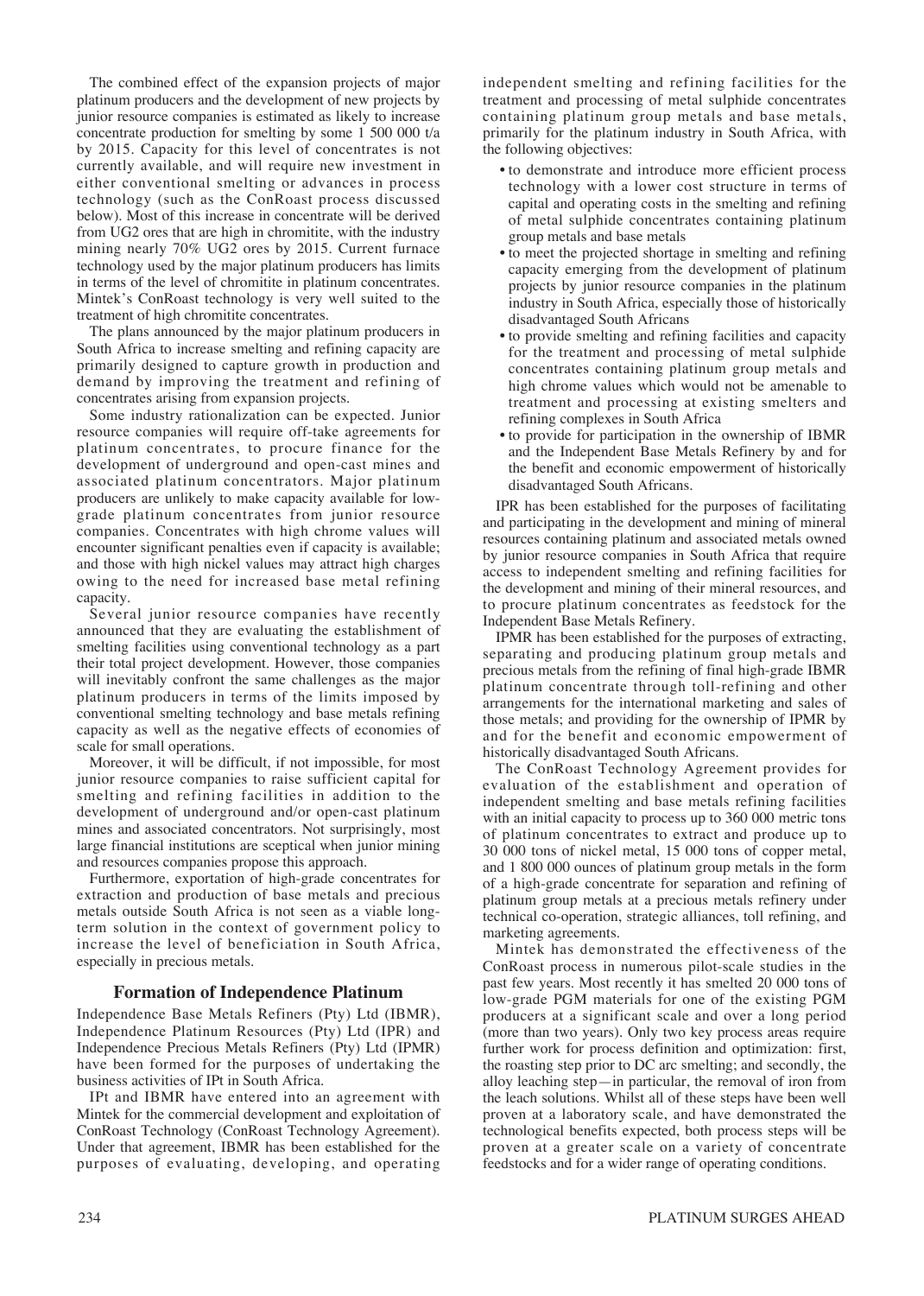Under the ConRoast Technology Agreement, IPt has agreed to expend US\$15 million (about ZAR100 million) on a Development Programme including a demonstration plant, optimization studies, and the definitive feasibility study for a development decision within three years. IPt is aiming to complete the Development Programme so that commissioning of the independent smelting and base metals refining facilities can commence in the second half of 2010.

IPt is currently a private company, the major shareholders of which are Atomaer and institutional investors in Europe and North America. IPt plans to proceed with an initial public offering and listing on the AIM of the London Stock Exchange and the JSE in 2007 to provide opportunities for investment by South Africans. IPt has commenced the process of identifying appropriate entities for the broadbased economic empowerment of historically disadvantaged South Africans.

### **ConRoast technology**

Conventional sulphide matte smelting**<sup>2</sup>** has worked well for ore concentrates derived from the Merensky Reef, although there has been much concern about the emissions of  $SO<sub>2</sub>$ from these smelters. However, with the increased use of UG2 ores (containing much higher levels of chromite), a number of new challenges have arisen. Significantly higher temperatures are required in order to prevent the build-up of high-melting chrome spinels in the furnace. Unfortunately, the resulting matte becomes highly superheated, which makes the problem of containment that much more challenging. Water-cooled copper has been used in the construction of a number of new furnaces, but these have faced serious challenges because of corrosion of the copper by sulphur and volatile halogen compounds, leading to significantly reduced cooler life, and, in extreme cases, cooler failure. Existing smelters place restrictions on the quantity of chromite in the concentrates that they are willing to accept as furnace feed. This, in turn, places constraints on the operations of the concentrators and mines. There are significant opportunities for improvement if these constraints can be relaxed.

An alternative process has been devised for the smelting of PGMs. This process, known as ConRoast, is centred on the smelting of low-sulphur feed materials in a DC arc furnace, resulting in the production of an iron-based alloy. A simplified flowsheet is shown in Figure 3.

The problem of  $SO<sub>2</sub>$  emissions (and especially the fugitive emissions from Peirce-Smith converters) is to be addressed by dead roasting the sulphide concentrates in a well-contained continuous fluidized bed roaster (essentially

removing all of the sulphur by oxidation). Depending on the quantity of sulphur present, the  $SO<sub>2</sub>$  can either be used as a feed to a sulphuric acid plant or can be scrubbed.

The collection of PGMs in an iron alloy removes the restriction on the quantity of base metal sulphides that need to be present to provide for sufficient collection of the PGMs. Furthermore, the PGMs have an even greater affinity for iron than they do for matte. This ensures very good recoveries of PGMs in smelting. The DC arc furnace has been successfully applied to the smelting of chromite on industrial scale, so there is no restriction on the amount of chromite in the feed to the furnace. Pilot-plant smelting of UG2 concentrates containing up to  $5\%$  Cr<sub>2</sub>O<sub>3</sub> has been successfully demonstrated at Mintek**3**. The iron-based alloy has a liquidus temperature close to that of the slag, and therefore does not become significantly superheated. The furnace is therefore much more reliable, and does not have the same stringent cooling requirements as matte smelting does when treating UG2 ore concentrates.

It is possible to remove much of the iron from the alloy product pyrometallurgically (by converting). However, the alternative is to subject the liquid alloy stream to water atomization. This industrially proven process**<sup>4</sup>** generates particles that are small enough to leach very rapidly. In this case, the alloy product can have the iron removed hydrometallurgically (by oxidative leaching and pressure precipitation of hematite) before further treatment in a base metals refinery and precious metals refinery.

### **Atomaer ILMO technology**

IPt and IBMR have also entered into an agreement to license Atomaer technology for the rapid oxidation and leaching of base metals based on the ILMO (Improved Leaching of Mineral Ores) process developed by Atomaer (Atomaer Technology Agreement). The Atomaer leaching technology incorporates, among other things, a multi-phase staged passive reactor in which liquid or slurry, together with oxygen, is passed through the reactor at a controlled pressure difference. Under these conditions, interaction between solid, liquid, and gas phases occurs, resulting in enhanced mass transfer and leach kinetics. This technology was initially applied in the oxidation of ferrous ions to ferric ions. Further development of this technology has shown benefit in precious metal (e.g. gold) and base metal (e.g. nickel) leaching. Subsequently, successful development work has been carried out on pilot scale at various nickel refineries using the technology to enhance the leach kinetics in the atmospheric oxidative leaching of mattes and alloys.



**Figure 3. Simplified flowsheet of the ConRoast process**